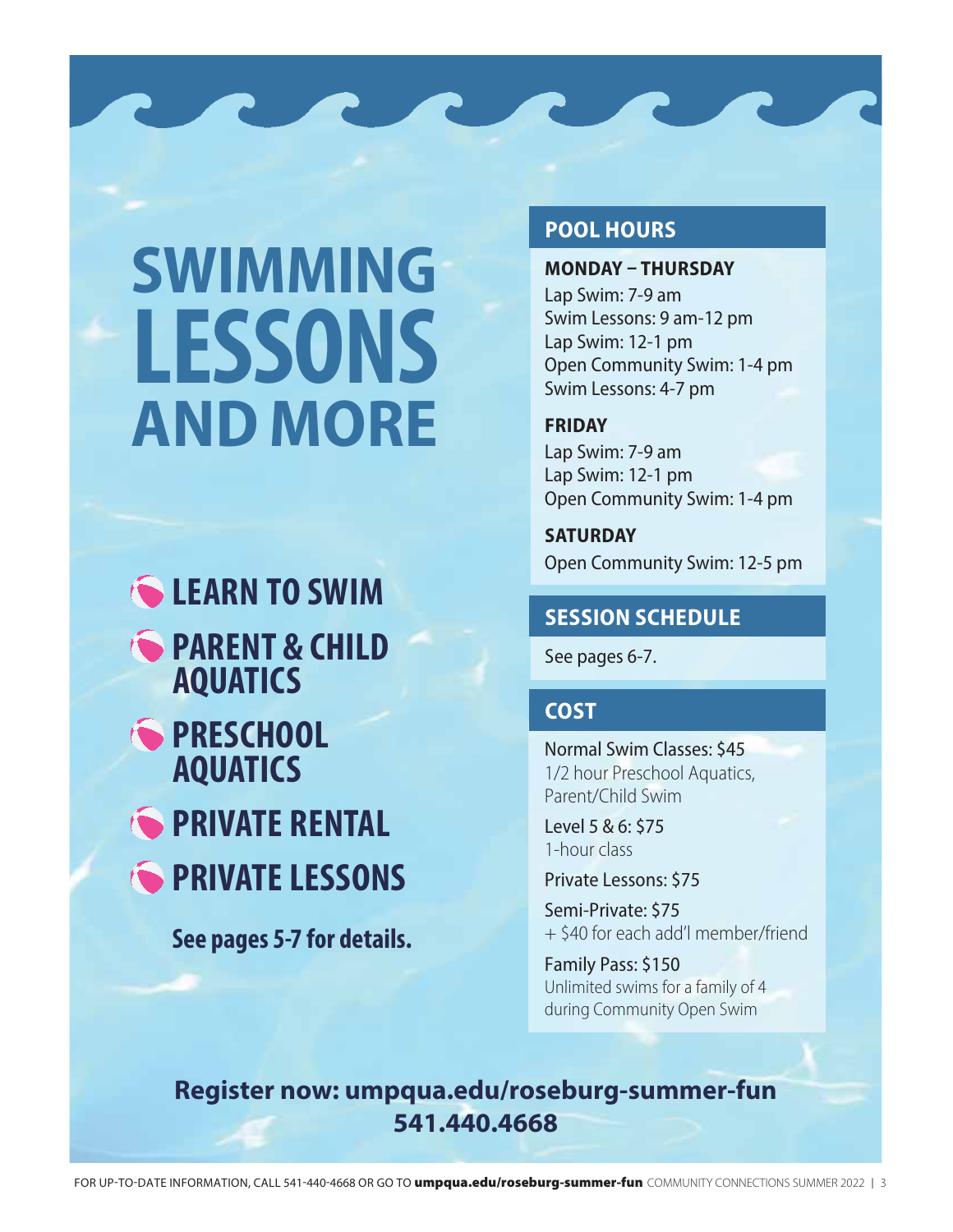## **Swimming Lessons**

#### **PARENT & CHILD AQUATICS – COMBINED LEVELS 1 & 2**

(6 months-3 years\*)

30-minute sessions. This is a combination of American Red Cross Parent & Child Levels 1 and 2, and introduces parents and children to basic aquatics skills. Parents are taught to safely work with their child in the water, including how to support and hold them and to encourage participation and trying new skills. Children receive a foundation for learning to swim.

**Parents are actively in the water with the children.** \*All children wearing diapers must wear swim diapers.

#### **PRESCHOOL AQUATICS** (ages 4-6)

30-minute sessions. The American Red Cross preschool program is for beginning swimmers (ages 4 and 5) with little or no prior swim instruction. The goal is to help children feel comfortable in the water without a parent. Children learn basic aquatic skills, such as entering and exiting the water, blowing bubbles through their mouth and nose, going underwater, bobbing, gliding, and staying safe. Skills presented in Preschool Levels 1 and 2 are done with instructor assistance, and set the foundation for Level 3 instruction.

#### **LEARN-TO-SWIM** (ages 6 and up)

#### **Level 1 -** Introduction to Water Skills

30-minute sessions. Level 1 is for beginning swimmers who have had very little or no swim instruction. The focus is on developing elementary aquatics skills, positive attitudes, good swimming habits, and safe practices in and around the water. Level 1 skills include: safely entering/ exiting the water, blowing bubbles, bobbing, opening eyes underwater to retrieve submerged objects, front and back floating and gliding, alternating arm and leg action, combining stroke movements, and treading water. Most skills are performed with support.

**Level 2 -** Fundamental Aquatic Skills 30-minute sessions. The goal of Level 2 is to help swimmers gain familiarity with fundamental skills and achieve success without support. Swimmers learn to float and glide on their front and back, develop simultaneous and alternating arm and leg actions, and lay a foundation for future strokes, all without support from the instructor. Students work on floating, gliding, flutter kicking, front and back crawling, turning over from front to back and back to front, retrieving objects, and jumping into water over their head.

#### **Level 3 -** Stroke Development

30-minute sessions. Level 3 builds on the skills in Level 2 through additional guided practice. Students should be very comfortable in the water and be able to swim with combined strokes on front and back without assistance. Level 3 focuses on making swimmers comfortable and safe in deep water, teaches front crawl, elementary backstroke, breath control, and submerging, builds on the fundamentals of treading water, introduces scissor and dolphin kicks, and reviews the rules for headfirst entries (seated entry dives).

#### **Level 4 -** Stroke Improvement

30-minute sessions. The goal of Level 4 is to develop confidence in the strokes and improve overall aquatic skills. Students improve skills and endurance for freestyle and backstroke, are introduced to breaststroke, sidestroke, and the basics of turns, and continue work on headfirst entries. Students must be comfortable in deep water.

#### **Level 5 –** Stroke Refinement (1 Hour)

30-minute sessions. The goal of Level 5 is to coordinate and refine strokes in swimmers who are competent in all strokes and basic diving techniques. Level 5 swimmers focus on refining their techniques, incorporating flip turns, and increasing their swimming distance. Students should be able to do one length of front and back crawling, know the elementary back, and tread water for one minute.

**Level 6 –** Swimming & Skill Proficiency 1-hour session. The goal of Level 6 is to

refine strokes to allow students to swim with more ease, efficiency, power, and smoothness at greater distances and to increase endurance and aquatic fitness. Level 6 has three options – Fitness Swimmer, Fundamentals of Diving, and Personal Water Safety.

#### **PRIVATE SWIMMING LESSONS**

Individual instruction is available at all levels in 30-minute sessions. Private lessons allow swimmers to benefit from a one-on-one environment, work on a specific set of skills, or address special needs or concerns that may limit the swimmer's ability to participate in a group setting. Semi-private lessons are available for up to three children, upon request and for a small additional fee.

#### **POOL RENTAL**

UCC's pool is available for rental to churches, clubs, civic groups, and private parties. It may be rented on Fridays and Saturdays, 9 am - 12:30 pm, or Sundays, 9 am - 9 pm. For information on rates, rental information, or reservations, call 541-440-4705.

**Class Cancellations:** Classes may be cancelled prior to second day of the session. Classes may be combined to reach enrollment requirements.

**Switching Classes & Sessions:** Changes to a student's enrollment must be done no later than the Thursday before the session begins. Contact Community and Workforce Training at 541-440-4668 or speak with the pool director to change classes.

**Missed Classes:** A student who misses class(es) will not be able to make it up; this may impede the student's ability to pass the level in which they are enrolled. If a class is unable to meet in the pool (due to an electrical storm or a pool contamination, for example) in-classroom instruction on water safety will be substituted.

**Refunds:** No refunds will be issued after the second day of instruction.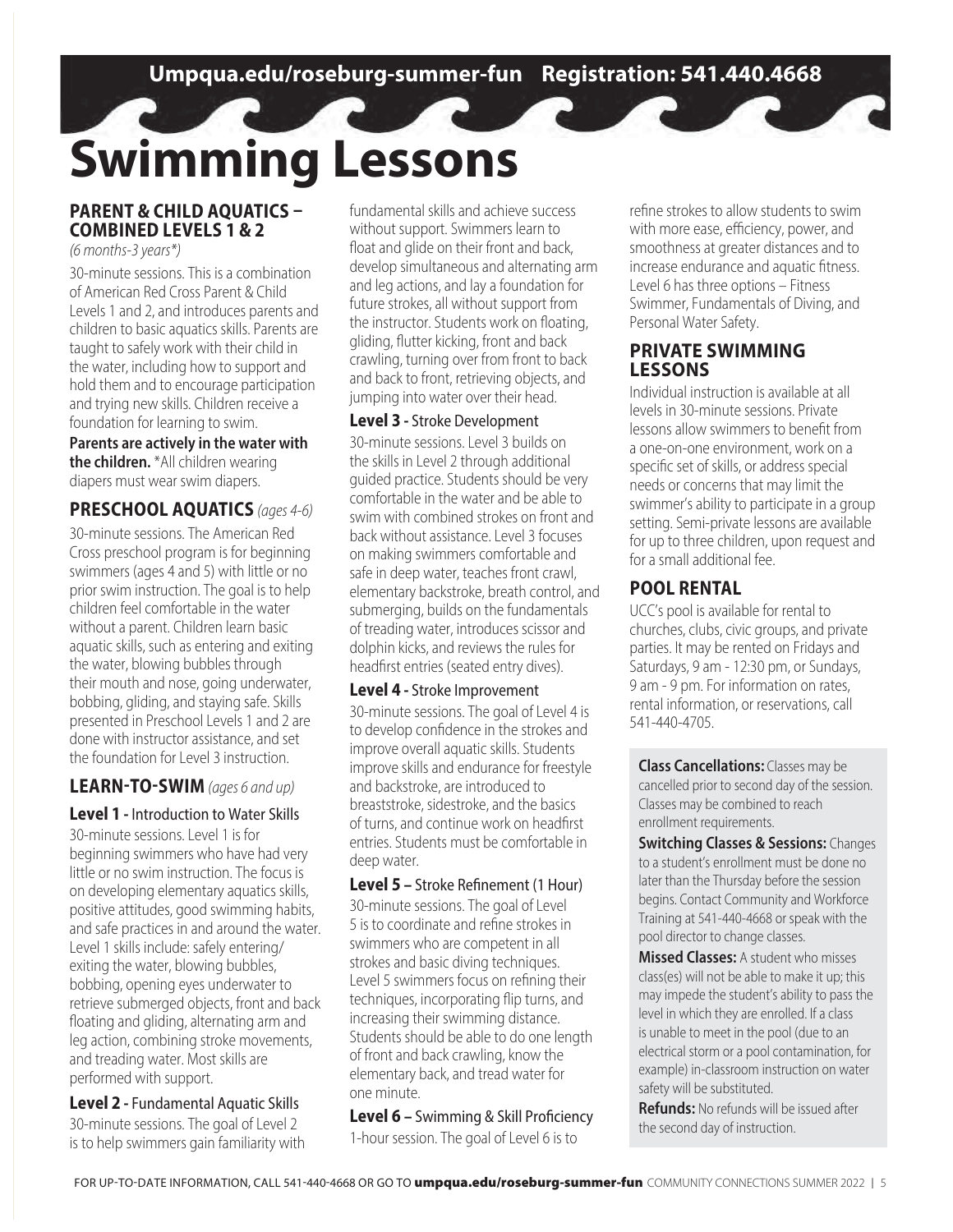## **Umpqua.edu/roseburg-summer-fun Registration: 541.440.4668**

## **SESSION SCHEDULES**

| <b>Session 1 ARC Learn to Swim: June 13-23 (8 days)</b> |              |                                |              |                                 |
|---------------------------------------------------------|--------------|--------------------------------|--------------|---------------------------------|
| <b>Course Title</b>                                     | <b>Day</b>   | <b>Time</b>                    | Cost         | Max                             |
| Preschool                                               | M-Th         | $10:00 - 10:30$                | \$45         |                                 |
| Preschool                                               | M-Th         | $10:30 - 11:00$                | \$45         |                                 |
| Preschool                                               | M-Th         | 11:00 - 11:30                  | \$45         |                                 |
| Preschool                                               | M-Th         | 11:30 - 12:00                  | \$45         |                                 |
| Preschool                                               | M-Th         | $5:00 - 5:30$                  | \$45         |                                 |
| Preschool                                               | M-Th         | $5:30 - 6:00$                  | \$45         |                                 |
| Preschool                                               | M-Th         | $6:00 - 6:30$                  | \$45         |                                 |
| Preschool                                               | M-Th         | $6:30 - 7:00$                  | \$45         |                                 |
| Beginner Level 1                                        | M-Th         | $10:00 - 10:30$                | \$45         |                                 |
| Beginner Level 1                                        | M-Th         | 10:30 - 11:00                  | \$45         |                                 |
| Beginner Level 1                                        | M-Th         | 11:00 - 11:30                  | \$45         |                                 |
| Beginner Level 1                                        | M-Th         | 11:30 - 12:00                  | \$45         |                                 |
| Beginner Level 1                                        | M-Th         | $5:00 - 5:30$                  | \$45         |                                 |
| Beginner Level 1                                        | M-Th         | $5:30 - 6:00$                  | \$45         |                                 |
| Beginner Level 1                                        | M-Th         | $6:00 - 6:30$                  | \$45         |                                 |
| Beginner Level 1                                        | M-Th         | $6:30 - 7:00$                  | \$45         |                                 |
| Beginner Level 2                                        | M-Th         | $10:00 - 10:30$                | \$45         | 5555555555555555555555555555555 |
| Beginner Level 2                                        | M-Th         | 10:30 - 11:00                  | \$45         |                                 |
| Beginner Level 2                                        | M-Th         | 11:00 - 11:30                  | \$45         |                                 |
| Beginner Level 2                                        | M-Th         | 11:30 - 12:00                  | \$45         |                                 |
| Beginner Level 2                                        | M-Th         | $5:00 - 5:30$                  | \$45         |                                 |
| Beginner Level 2                                        | M-Th         | $5:30 - 6:00$                  | \$45         |                                 |
| Beginner Level 2                                        | M-Th         | $6:00 - 6:30$                  | \$45         |                                 |
| Beginner Level 2                                        | M-Th         | $6:30 - 7:00$                  | \$45         |                                 |
| Intermediate Level 3                                    | M-Th         | $10:00 - 10:30$                | \$45         |                                 |
| Intermediate Level 3                                    | M-Th         | 10:30 - 11:00                  | \$45         |                                 |
| Intermediate Level 3                                    | M-Th         | 11:00 - 11:30                  | \$45         |                                 |
| Intermediate Level 3                                    | M-Th         | 11:30 - 12:00                  | \$45         |                                 |
| Intermediate Level 3                                    | M-Th         | $5:00 - 5:30$                  | \$45         |                                 |
| Intermediate Level 3                                    | M-Th         | $5:30 - 6:00$                  | \$45         |                                 |
| Intermediate Level 3                                    | M-Th         | $6:00 - 6:30$                  | \$45         |                                 |
| Intermediate Level 3                                    | M-Th         | $6:30 - 7:00$                  | \$45         |                                 |
| Intermediate Level 4                                    | M-Th         | $10:30 - 11:00$                | \$45         |                                 |
| Intermediate Level 4                                    | M-Th         | 11:30 - 12:00                  | \$45         |                                 |
| Intermediate Level 4                                    | M-Th         | $5:30 - 6:00$                  | \$45         |                                 |
| Intermediate Level 4                                    | M-Th         | $6:30 - 7:00$                  | \$45         | 10                              |
| Advanced - 5&6 Comb                                     | M-Th         | $11:00 - 12:00$                | \$75         | 10                              |
| Advanced - 5&6 Comb<br>Parent/Child Swim                | M-Th<br>M-Th | $6:00 - 7:00$                  | \$75<br>\$45 | 8                               |
| Parent/Child Swim                                       | M-Th         | $11:00 - 11:30$                |              | 8                               |
| Parent/Child Swim                                       | M-Th         | 11:30 - 12:00<br>$6:00 - 6:30$ | \$45<br>\$45 | 8                               |
| Parent/Child Swim                                       | M-Th         | $6:30 - 7:00$                  | \$45         | 8                               |
| Private Swim/Semi-Private                               | M-Th         | $9:00 - 9:30$                  | \$75         | 8                               |
| Private Swim/Semi-Private                               | M-Th         | $9:30 - 10:00$                 | \$75         | 8                               |
| Private Swim/Semi-Private                               | M-Th         | $4:00 - 4:30$                  | \$75         | 8                               |
| Private Swim/Semi-Private                               | M-Th         | $4:30 - 5:00$                  | \$75         | 8                               |

#### Session 2 ARC Learn to Swim: June 27-July 8 **(8 days)**

| <b>Dession <math>\angle</math> ARC Learn to Swim: June 27-July 8</b> (8 days)<br>)No lessons on July 1 or July 4 |     |                 |      |   |  |
|------------------------------------------------------------------------------------------------------------------|-----|-----------------|------|---|--|
|                                                                                                                  |     |                 |      |   |  |
| Preschool                                                                                                        | M-F | $10:00 - 10:30$ | \$45 | 5 |  |
| Preschool                                                                                                        | M-F | 10:30 - 11:00   | \$45 | 5 |  |
| Preschool                                                                                                        | M-F | $11:00 - 11:30$ | \$45 | 5 |  |
| Preschool                                                                                                        | M-F | 11:30 - 12:00   | \$45 | 5 |  |
| Preschool                                                                                                        | M-F | $5:00 - 5:30$   | \$45 | 5 |  |
| Preschool                                                                                                        | M-F | $5:30 - 6:00$   | \$45 | 5 |  |
| Preschool                                                                                                        | M-F | $6:00 - 6:30$   | \$45 | 5 |  |
| Preschool                                                                                                        | M-F | $6:30 - 7:00$   | \$45 | 5 |  |
| Beginner Level 1                                                                                                 | M-F | $10:00 - 10:30$ | \$45 | 5 |  |
| Beginner Level 1                                                                                                 | M-F | 10:30 - 11:00   | \$45 | 5 |  |
| Beginner Level 1                                                                                                 | M-F | $11:00 - 11:30$ | \$45 | 5 |  |
| Beginner Level 1                                                                                                 | M-F | 11:30 - 12:00   | \$45 | 5 |  |
| Beginner Level 1                                                                                                 | M-F | $5:00 - 5:30$   | \$45 | 5 |  |
| Beginner Level 1                                                                                                 | M-F | $5:30 - 6:00$   | \$45 | 5 |  |
| Beginner Level 1                                                                                                 | M-F | $6:00 - 6:30$   | \$45 | 5 |  |
| Beginner Level 1                                                                                                 | M-F | $6:30 - 7:00$   | \$45 | 5 |  |
| Beginner Level 2                                                                                                 | M-F | 10:00 - 10:30   | \$45 | 5 |  |
| Beginner Level 2                                                                                                 | M-F | 10:30 - 11:00   | \$45 | 5 |  |

Beginner Level 2 M-F 10:00 - 10:30 \$45 5 Beginner Level 2 M-F 10:30 - 11:00 \$45 5

Beginner Level 2

| Beginner Level 2                                        | M-F          | 11:30 - 12:00                      | \$45         |                  |
|---------------------------------------------------------|--------------|------------------------------------|--------------|------------------|
| Beginner Level 2                                        | M-F          | $5:00 - 5:30$                      | \$45         |                  |
| Beginner Level 2                                        | M-F          | $5:30 - 6:00$                      | \$45         |                  |
| Beginner Level 2                                        | M-F          | $6:00 - 6:30$                      | \$45         |                  |
| Beginner Level 2                                        | M-F          | $6:30 - 7:00$                      | \$45         |                  |
| Intermediate Level 3                                    | M-F          | $10:00 - 10:30$                    | \$45         |                  |
| Intermediate Level 3                                    | M-F<br>M-F   | 10:30 - 11:00                      | \$45         |                  |
| Intermediate Level 3<br>Intermediate Level 3            | M-F          | 11:00 - 11:30<br>11:30 - 12:00     | \$45<br>\$45 |                  |
| Intermediate Level 3                                    | M-F          | $5:00 - 5:30$                      | \$45         |                  |
| Intermediate Level 3                                    | M-F          | $5:30 - 6:00$                      | \$45         |                  |
| Intermediate Level 3                                    | M-F          | $6:00 - 6:30$                      | \$45         |                  |
| Intermediate Level 3                                    | M-F          | $6:30 - 7:00$                      | \$45         |                  |
| Intermediate Level 4                                    | M-F          | $10:30 - 11:00$                    | \$45         |                  |
| Intermediate Level 4                                    | M-F          | 11:30 - 12:00                      | \$45         |                  |
| Intermediate Level 4<br>Intermediate Level 4            | M-F<br>M-F   | $5:30 - 6:00$<br>$6:30 - 7:00$     | \$45<br>\$45 | $\overline{5}$   |
| Advanced - 5&6 Comb                                     | M-F          | 11:00 - 12:00                      | \$75         | 10               |
| Advanced - 5&6 Comb                                     | M-F          | $6:00 - 7:00$                      | \$75         | 10               |
| Parent/Child Swim                                       | M-F          | 11:00 - 11:30                      | \$45         | 8                |
| Parent/Child Swim                                       | M-F          | 11:30 - 12:00                      | \$45         | 8                |
| Parent/Child Swim                                       | M-F          | $6:00 - 6:30$                      | \$45         | 8                |
| Parent/Child Swim                                       | M-F          | $6:30 - 7:00$                      | \$45         | 8                |
| Private Swim/Semi-Private                               | M-F          | $9:00 - 9:30$                      | \$75         | 8                |
| Private Swim/Semi-Private                               | M-F          | $9:30 - 10:00$                     | \$75         | 8                |
| Private Swim/Semi-Private<br>Private Swim/Semi-Private  | M-F<br>M-F   | 4:00 - 4:30<br>$4:30 - 5:00$       | \$75<br>\$75 | 8<br>8           |
|                                                         |              |                                    |              |                  |
| <b>Session 3 ARC Learn to Swim: July 11-21 (8 days)</b> |              |                                    |              |                  |
| <b>Course Title</b>                                     | Day          | Time                               | Cost         | Max              |
|                                                         |              |                                    |              |                  |
| Preschool                                               | M-Th         | $10:00 - 10:30$                    | \$45         | 5                |
| Preschool<br>Preschool                                  | M-Th<br>M-Th | $10:30 - 11:00$<br>$11:00 - 11:30$ | \$45<br>\$45 |                  |
| Preschool                                               | M-Th         | 11:30 - 12:00                      | \$45         | 5555555555555555 |
| Preschool                                               | M-Th         | $5:00 - 5:30$                      | \$45         |                  |
| Preschool                                               | M-Th         | $5:30 - 6:00$                      | \$45         |                  |
| Preschool                                               | M-Th         | $6:00 - 6:30$                      | \$45         |                  |
| Preschool                                               | M-Th         | $6:30 - 7:00$                      | \$45         |                  |
| Beginner Level 1                                        | M-Th         | $10:00 - 10:30$                    | \$45         |                  |
| Beginner Level 1<br>Beginner Level 1                    | M-Th<br>M-Th | $10:30 - 11:00$<br>11:00 - 11:30   | \$45<br>\$45 |                  |
| Beginner Level 1                                        | M-Th         | 11:30 - 12:00                      | \$45         |                  |
| Beginner Level 1                                        | M-Th         | $5:00 - 5:30$                      | \$45         |                  |
| Beginner Level 1                                        | M-Th         | $5:30 - 6:00$                      | \$45         |                  |
| Beginner Level 1                                        | M-Th         | $6:00 - 6:30$                      | \$45         |                  |
| Beginner Level 1                                        | M-Th         | $6:30 - 7:00$                      | \$45         |                  |
| Beginner Level 2                                        | M-Th         | $10:00 - 10:30$                    | \$45         |                  |
| Beginner Level 2                                        | M-Th<br>M-Th | 10:30 - 11:00                      | \$45<br>\$45 |                  |
| Beginner Level 2<br>Beginner Level 2                    | M-Th         | 11:00 - 11:30<br>11:30 - 12:00     | \$45         | 5                |
| Beginner Level 2                                        | M-Th         | $5:00 - 5:30$                      | \$45         |                  |
| Beginner Level 2                                        | M-Th         | $5:30 - 6:00$                      | \$45         |                  |
| Beginner Level 2                                        | M-Th         | $6:00 - 6:30$                      | \$45         |                  |
| Beginner Level 2                                        | M-Th         | 6:30 - 7:00                        | \$45         | 55555555555555   |
| Intermediate Level 3                                    | M-Th         | 10:00 - 10:30                      | \$45         |                  |
| Intermediate Level 3                                    | M-Th         | 10:30 - 11:00                      | \$45         |                  |
| Intermediate Level 3<br>Intermediate Level 3            | M-Th<br>M-Th | 11:00 - 11:30<br>11:30 - 12:00     | \$45<br>\$45 |                  |
| Intermediate Level 3                                    | M-Th         | $5:00 - 5:30$                      | \$45         |                  |
| Intermediate Level 3                                    | M-Th         | $5:30 - 6:00$                      | \$45         |                  |
| Intermediate Level 3                                    | M-Th         | $6:00 - 6:30$                      | \$45         |                  |
| Intermediate Level 3                                    | M-Th         | $6:30 - 7:00$                      | \$45         |                  |
| Intermediate Level 4                                    | M-Th         | 10:30 - 11:00                      | \$45         |                  |
| Intermediate Level 4                                    | M-Th         | 11:30 - 12:00                      | \$45         |                  |
| Intermediate Level 4                                    | M-Th         | $5:30 - 6:00$                      | \$45         | 5                |
| Intermediate Level 4<br>Advanced - 5&6 Comb             | M-Th<br>M-Th | $6:30 - 7:00$<br>11:00 - 12:00     | \$45<br>\$75 | 10               |
| Advanced - 5&6 Comb                                     | M-Th         | $6:00 - 7:00$                      | \$75         | 10               |
| Parent/Child Swim                                       | M-Th         | $11:00 - 11:30$                    | \$45         | 8                |
| Parent/Child Swim                                       | M-Th         | 11:30 - 12:00                      | \$45         | 8                |
| Parent/Child Swim                                       | M-Th         | $6:00 - 6:30$                      | \$45         | 8                |
| Parent/Child Swim                                       | M-Th         | $6:30 - 7:00$                      | \$45         | 8                |
| Private Swim/Semi-Private                               | M-Th         | $9:00 - 9:30$                      | \$75         | 8                |
| Private Swim/Semi-Private                               | M-Th         | $9:30 - 10:00$                     | \$75         | 8                |
| Private Swim/Semi-Private<br>Private Swim/Semi-Private  | M-Th<br>M-Th | $4:00 - 4:30$<br>$4:30 - 5:00$     | \$75<br>\$75 | 8<br>8           |
|                                                         |              |                                    |              |                  |

6 | COMMUNITY CONNECTIONS SUMMER 2022 FOR UP-TO-DATE INFORMATION, CALL 541-440-4668 OR GO TO umpqua.edu/roseburg-summer-fun